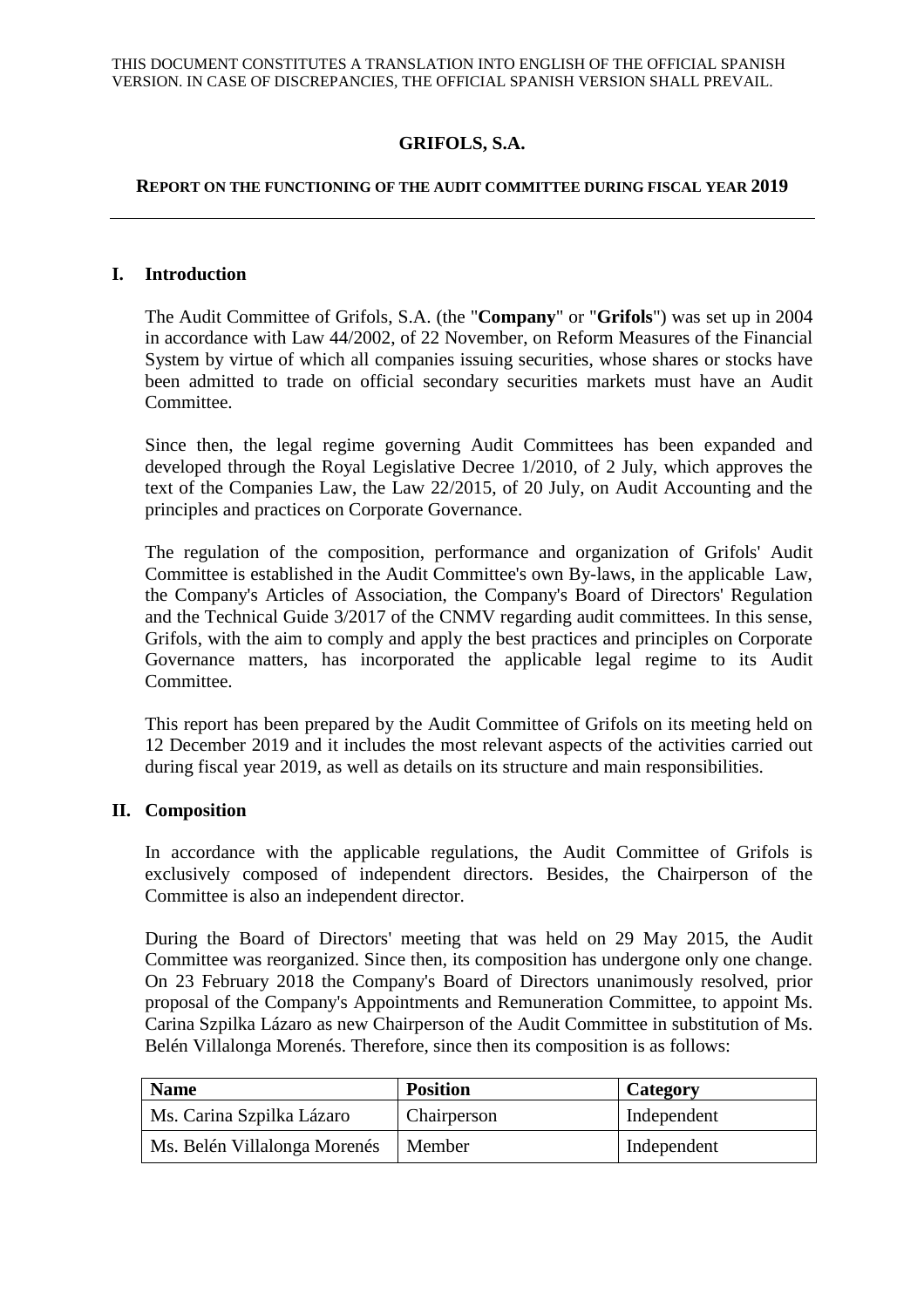| Mr. Steven F. Mayer     | Member                 | Independent |
|-------------------------|------------------------|-------------|
| Mr. Tomás Dagá Gelabert | Secretary (non-member) | --          |

In accordance with recommendation number 39 of the Unified Good Governance Code of Listed Companies, the members of this Committee and, in particular its Chairperson, have been appointed considering their knowledge and experience in accounting, audit and risk management matters, but also taking into account their financial and business knowledge, as well as their experience in internal control.

Also, in accordance with the recommendations set forth in the Technical Guide 3/2017 of the CNMV regarding audit committees, the members of the Audit Committee have also been designated based upon their diversity, particularly for their gender, professional experience, sectorial skills and knowledge and geographical origin, encouraging different points of view and diverse positions as for the analysis of its positive and negative aspects.

On the other hand, the recommendation that at least one of the members of the Audit Committee has experience on information technology's field is also fulfilled. That is the case of, for example, of Ms. Szpilka Lázaro, who is the chairperson of an important technology association.

The professional profile of the members of the Audit Committee can be found on Grifols' website.

## **III. Responsibilities**

The Company's Articles of Association, the Regulations of the Board of Directors and the By-laws of the Audit Committee confer on the Audit Committee the following responsibilities:

- (a) In relation to the General Shareholders' Meeting:
	- (i) Inform the General Shareholders' Meeting of any issues raised on matters for which the Committee is responsible and particularly with respect to the results of the audit of the annual accounts, explaining how it has contributed to the integrity of the financial information, and the role that the Committee has played in such process.
- (b) In relation to the Board of Directors:
	- (i) Previously inform the Board of Directors about periodic financial statements, which due to its stock exchange listing, the Company must make public periodically; in this sense, the Committee will ensure that the interim accounts are drawn up under the same accounting principles as the annual accounts and for this purpose shall consider the appropriateness of a limited review by an external auditor;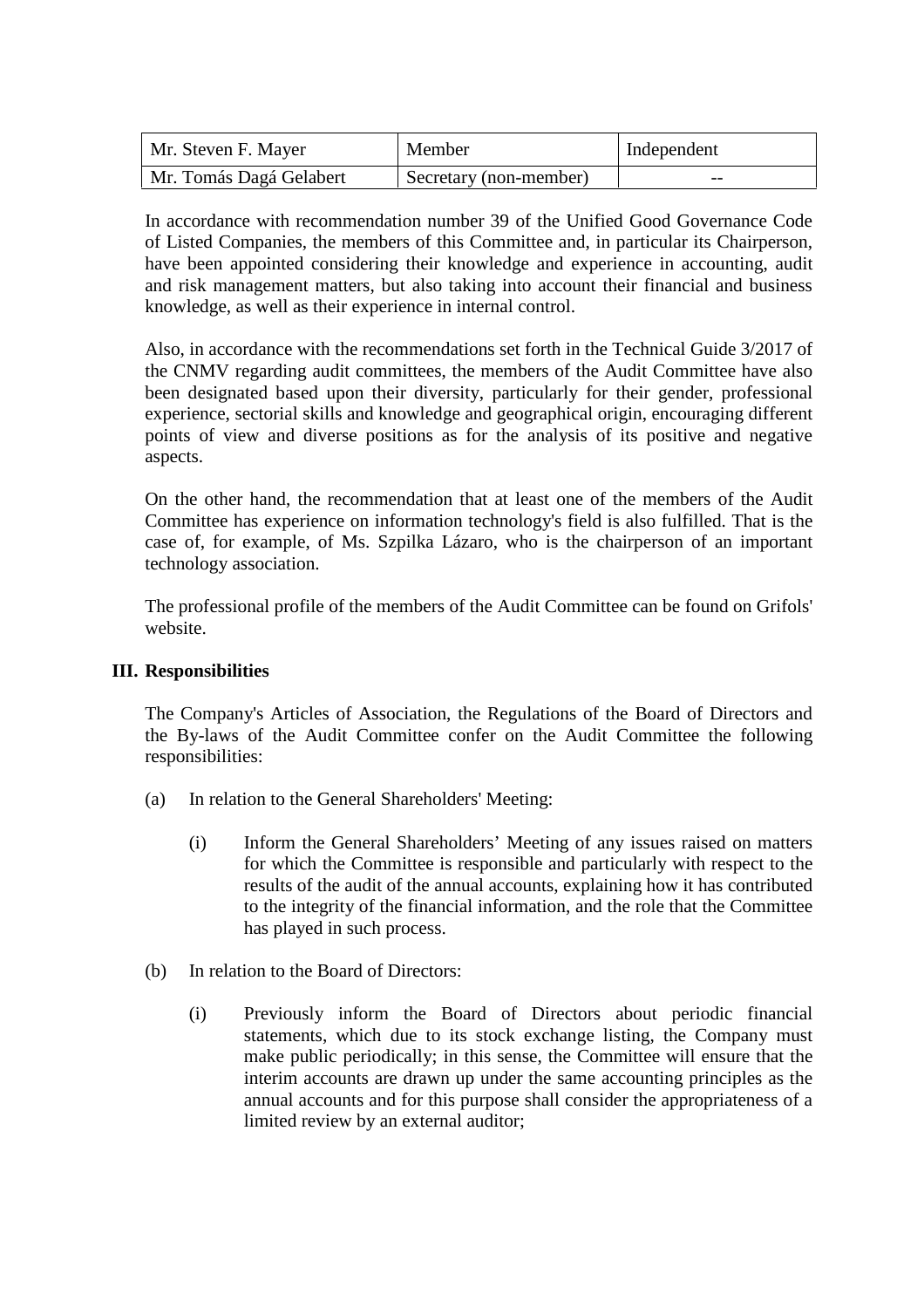- (ii) Previously inform of the creation or acquisition of shareholdings in special purpose entities or domiciled in countries or territories considered tax havens, as well as any other transactions or operations of a similar nature, which due to their complexity, could harm the transparency of the Group;
- (iii) Previously inform of related party transactions; and
- (iv) Inform of any matter that has or may have a material, financial or accounting impact.
- (c) In relation to information and internal control systems:
	- (i) Supervise the preparation and presentation, and integrity of the mandatory financial information related to the Company and the Group, verifying compliance with the regulation requirements, the adequate defining of consolidation boundaries and the correct application of accounting criteria and submit recommendations or proposals to the Board of Directors to protect the integrity of this information;
	- (ii) Supervise the efficiency of the Company's internal control, internal audit and risk management systems, periodically reviewing the internal control and risk management systems, so that any principal risks are identified, dealt with and adequately recognized, as well as discussing, with the auditor, any major flaws in the control system identified during the audit process without jeopardizing its independence. To such effects, the Committee may, if applicable, submit recommendations or proposals to the Board of Directors and the corresponding period of time for their fulfilment;
	- (iii) Monitor the independence and efficiency of internal auditing; propose the selection, appointment, re-election and dismissal of the Director of the Internal Audit Department; propose the budget for this Department; receive periodic information on its activities (including the annual work plan and annual activities reports prepared by the Director of the Department); and verify that the top management takes into account the conclusions and recommendations of their reports; and
	- (iv) Set up and supervise procedures for the receipt, retention and treatment of complaints received by the Company regarding accounting, internal controls or audit matters, as well as anonymous and confidential information provided by employees regarding questionable accounting or auditing matters.
- (d) In relation to the external auditor:
	- (i) Submit to the Board of Directors any proposals regarding the selection, appointment, re-election and substitution of the auditor, being responsible for the selection process in conformity with the applicable regulations, including the terms of his contract, without prejudice to the faculties vested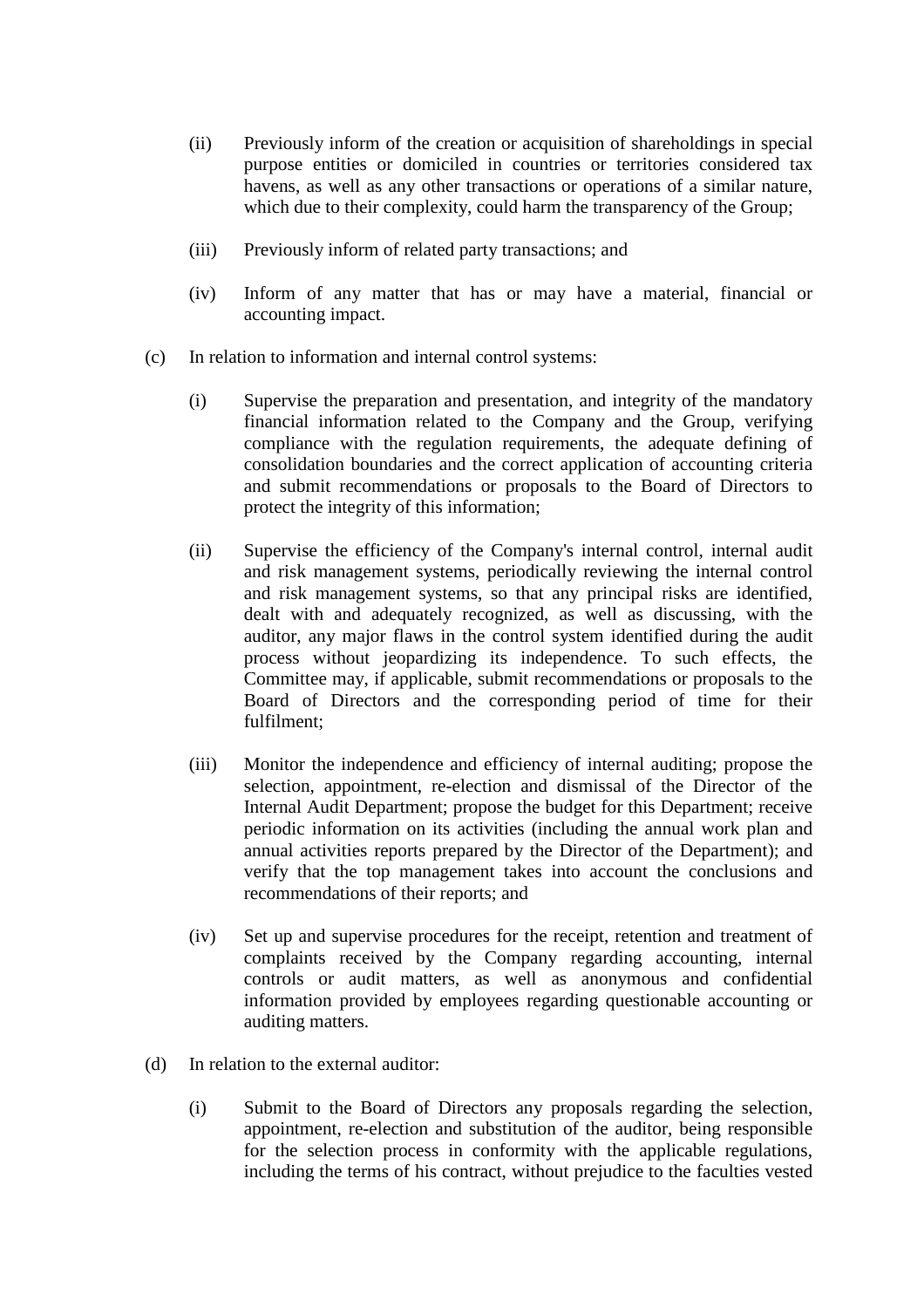in the General Shareholders' Meeting and the Board with regard to the approval of such resolutions under Spanish law;

- (ii) Be directly in charge of the remuneration and supervision of the work performed by the external auditor regarding the audit report preparation and issuance or any other similar reports relating to financial statements;
- (iii) Regularly and directly collect from the external auditor information about the development, impact and execution of the audits, as well as the audit plan and results of its execution, and verify that top management takes their recommendations into account;
- (iv) Safeguard the external auditor's independence when performing his duties, and to do so:
	- Ensure that the Company communicates as a relevant event to the CNMV the change in auditor and shall attach a statement of the possible existence of any disagreements with the outgoing auditor and, if applicable, its contents;
	- Establish the necessary relationships with the external auditor to receive information about any issues that may entail a threat to his independence, and which the Audit Committee will examine, and any other issues regarding the development of the audit of accounts process, and, when applicable, the authorization of the services different from those prohibited in the terms established in the applicable regulations as regards independence, as well as any notifications required in the audit of accounts legislation and in the audit regulations;
	- Ensure that the Company and the auditor respect the rules in force on providing services different to audit services, the auditor's market concentration limits and, in general, any others rules established to guarantee the independence of the auditors and, to that end, annually receive from the external auditors a statement of their independence in relation to the entity, or any entities directly or indirectly related to it, as well as the detailed and individualized information on any kind of ancillary services provided and the corresponding fees paid by these entities to the external auditor or the persons or entities related to it in accordance with the regulations applicable to the audit of accounts activity;
	- Issue, prior to issuing the audit of accounts report and on an annual basis, a written opinion on whether the independence of the auditors or audit firms has been compromised. This opinion must include a reasoned assessment of each and every one of the ancillary services mentioned above, which shall be individually and jointly assessed, different from the legal audit, and in relation to the independence status or regulations applicable to the audit of accounts activity; and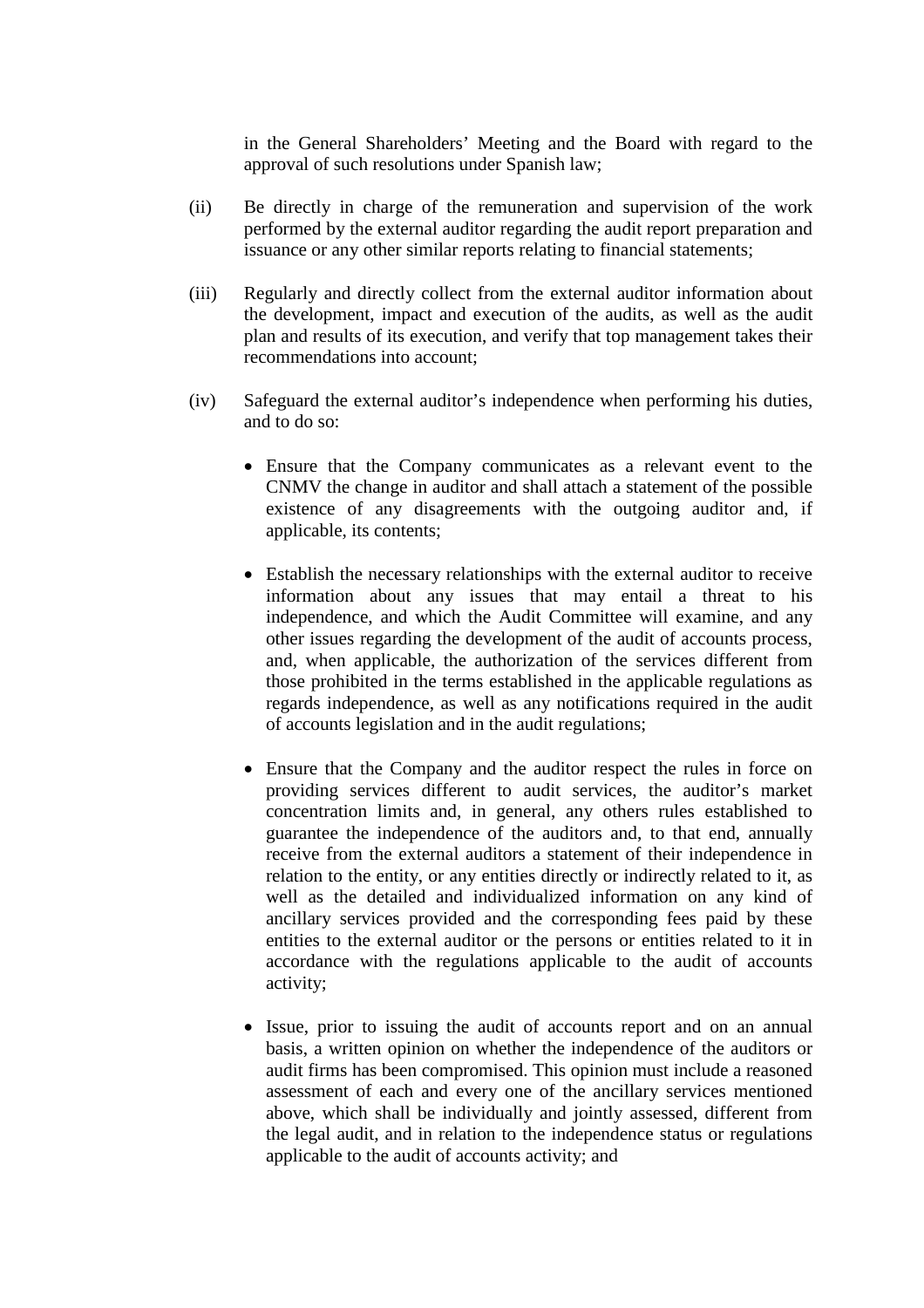- If the external auditor resigns, examine the circumstances that have caused said resignation.
- (v) Encourage the Group auditor to undertake the responsibility of the audits of the companies making up the group.
- (e) In relation to external consultants:
	- (i) Request that legal, accounting, financial advisors or other experts or advisors be hired, on account to the Company, to assist them in the performance of their duties.
- (f) In relation to internal conduct rules:
	- (i) Supervise the compliance with the Internal Conduct Regulations in matters related to the Stock Exchange, the Board of Directors' Regulations, standards of conduct set out in the "Code of Ethics for Grifols Executives" and the "Code of Conduct for Grifols' Employees" and, in general, any other internal rules of governance of the Company, as well as make the necessary proposals for improvement.

### **IV. Meetings and Activities**

During fiscal year 2019, this Committee met on 7 occasions, specifically on the following dates:

- 21 February 2019;
- 3 April 2019;
- 26 April 2019;
- 23 May 2019;
- 25 July 2019;
- 25 October 2019; and
- 12 December 2019.

During the meetings its members discussed and, when applicable, approved different matters related to their main responsibilities, in accordance with the applicable Law, the Company's Articles of Association, the Board of Directors' Regulations and the Committee's own By-laws, as well as the Unified Good Governance Code of Listed Companies and the Technical Guide 3/2017 of the CNMV regarding audit committees.

The most relevant events that took place during the referred fiscal year 2019 are detailed below:

- Review and approval of the Annual Corporate Governance Report for fiscal year 2018;
- Review and approval of the Company's annual accounts (individual and consolidated) as well as the consolidated non-financial information included in the consolidated management report corresponding to the fiscal year ended 31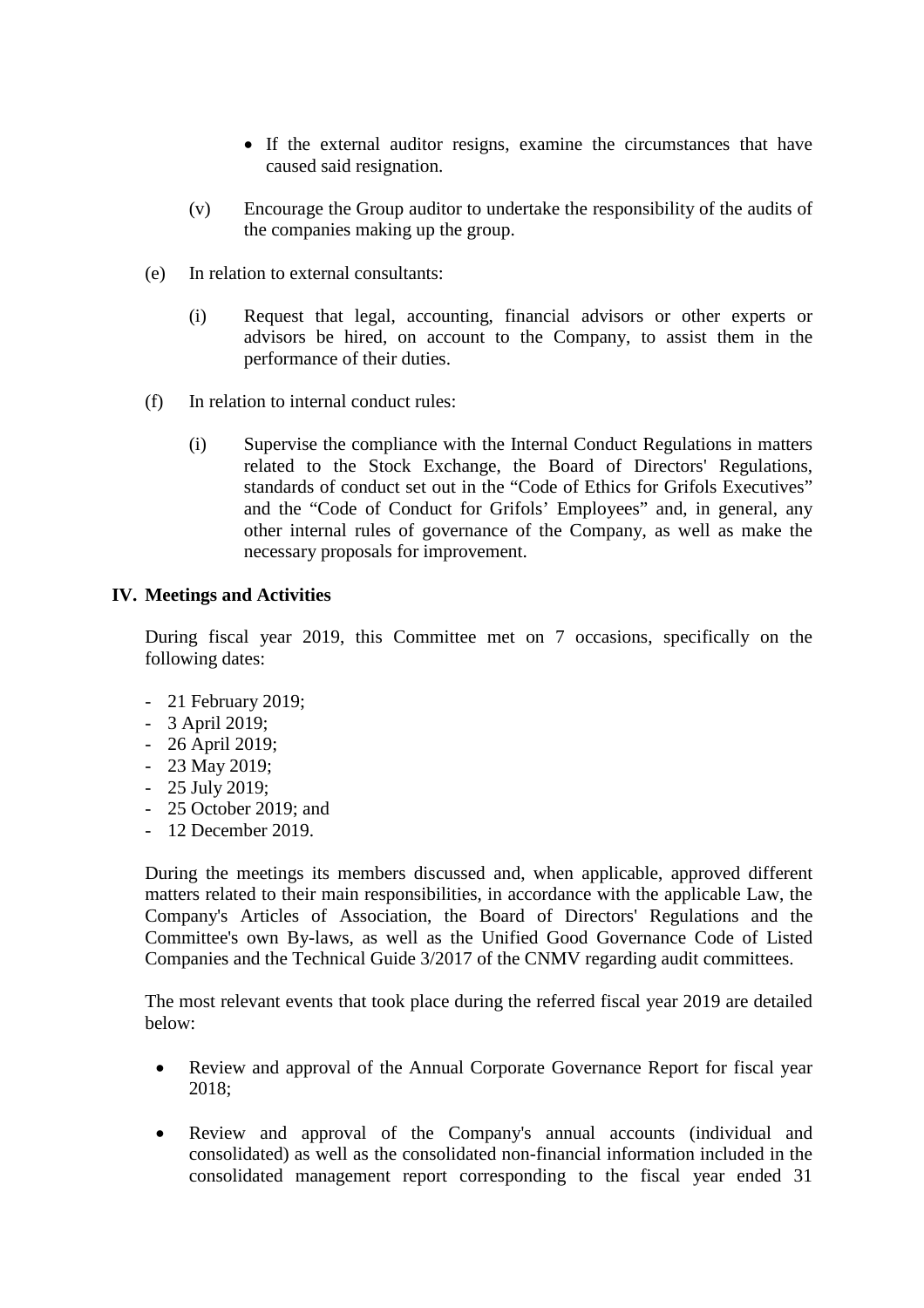December 2018, having previously supervised the preparation and submission of the annual accounts, overseeing compliance with any legal requirements and the correct application of accounting criteria;

- Reasoned report on the annual accounts auditor's independence;
- Report on the related-party transactions during fiscal year 2018;
- Approval of the financial periodic information, that for its public condition, the Company must publish periodically, including, the approval of the consolidated financial statements corresponding to the fiscal year 2018 prior to their approval by the Board of Directors and to their notification to stock exchanges and supervising bodies and, also, approval of the financial statements prepared under IFRS IASB to be filed with the Securities and Exchange Commission;
- Proposal made to the Board of Directors on (i) the re-election of KPMG and Grant Thornton as co-auditors of the individual annual accounts of the Company for fiscal year 2019 and (ii) the re-election of KPMG as auditor of the consolidated annual accounts of the Company for fiscal year 2019;
- Proposal made to the Board of Directors on the amendment of article 5 of the Company's Internal Regulations of the Board of Directors to adapt such regulation to the latest novelties regarding the duties of the Board of Directors introduced by Law 11/2018 of 28 December 2018, which amends the Code of Commerce, the consolidated text of the Companies Law, approved by Royal Decree 1/2010, of 2 July, and the Audit Law 22/2015, of 20 July as regards non-financial information and diversity;
- Proposal made to the Board of Directors regarding the approval of the 2018 Grifols' Corporate Responsibility Report;
- Annual review of the Committee's performance;
- Pre-approval of the different audit services provided by KPMG; and
- Supervise the implementation of the Crime Prevention Model.

Also, listed below are some of the most important presentations performed by the Committee during the referred fiscal year 2019:

- Presentation by some of the representatives of KPMG and Grant Thornton, of the audit analysis executed during fiscal year 2018 in relation to the audit state, the audit results and the summary of fees and independence;
- Presentation by the Company's internal audit department director of the auditing activities that took place in 2018; and the main challenges and strategies of the 2019 plan as well as the risk map;